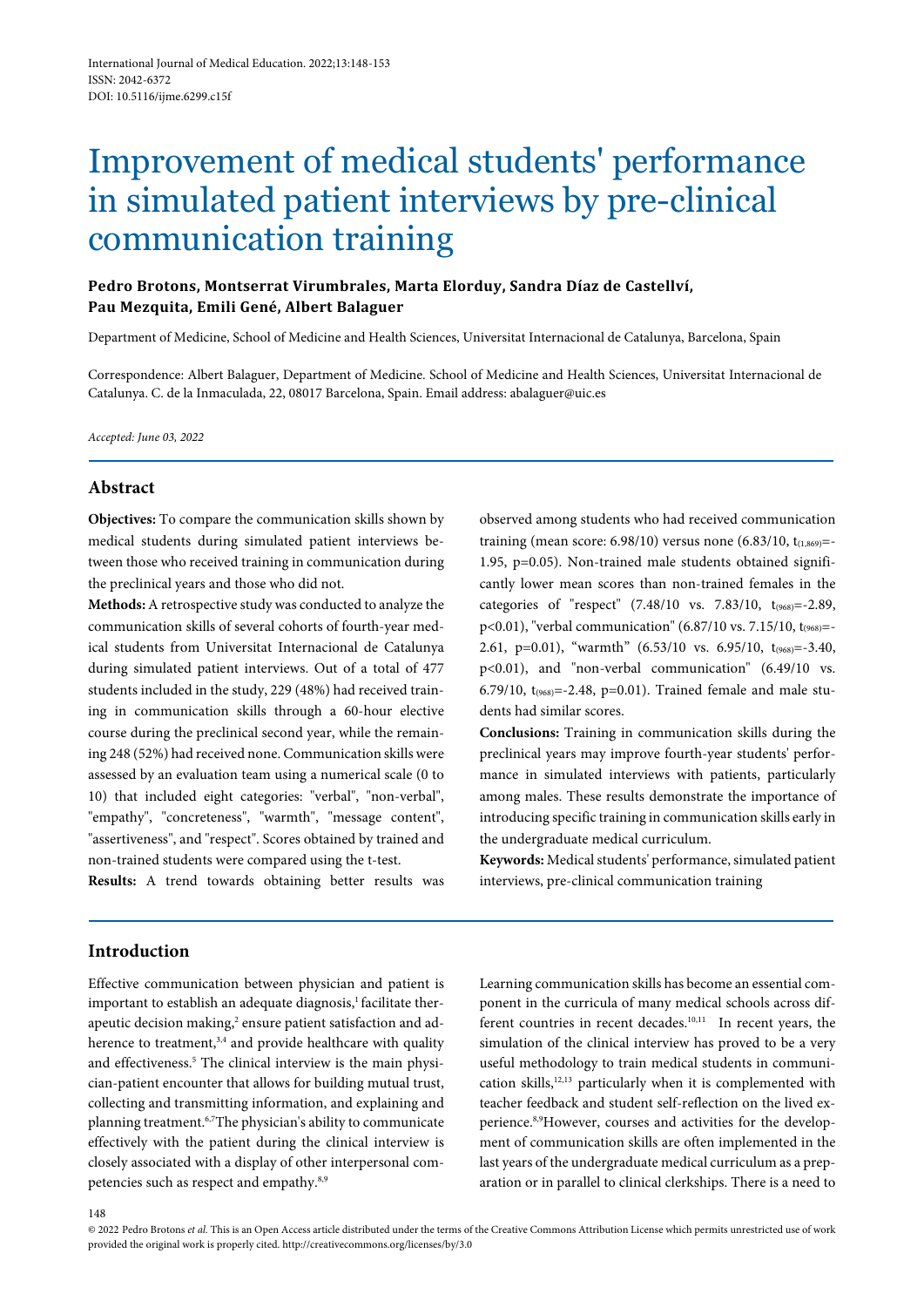investigate the potential of early training in communication skills to improve students' performance before they become exposed to simulated or real-life clinical situations.

The objective of this study was to compare the communication skills shown by medical students during simulated patient interviews between those who received training in communication during the preclinical years and those who did not.

## **Methods**

#### **Study design**

A retrospective longitudinal study was conducted to analyze the communication performance of several cohorts of fourth-year medical students during simulated patient interviews between 2015 and 2020. All students were followed back and assigned to either a group trained in communication skills in the second year or a non-trained group.

#### **Study setting**

The study site was the School of Medicine and Health Sciences of Universitat Internacional de Catalunya (UIC). This institution, located in Barcelona (Spain), has set as one of the central missions of its degree in Medicine to train students so that they establish a physician-patient relationship based on empathy, compassion and a vocation for service, with a holistic vision of the person. The medical school curriculum at UIC lasts six years, including a two-year preclinical stage and clerkships from the third to the sixth year. During the preclinical stage, a 60-hour elective course named "Communication in clinical practice" is offered in the second year to sensitize students about the importance of communication in the relationship with patients and their families. Likewise, during the clinical stage, a required course named "Family and Community Medicine" is delivered in the fourth year to provide students with an opportunity to become familiar with different types of communication strategies in the context of primary care, including the conduction of simulated patient interviews.

#### **Study participants and sample size**

A total of 477 fourth-year students participated in the simulated clinical interview activity, including 229 (48.0%) that had received prior communication training through the second-year elective course and 229 (48.0%) who had not. Gender distribution was similar in the group that had been previously trained (women,  $n = 146, 48.2\%$ ; men,  $n = 83, 47.7\%$ ) and the non-trained group (women,  $n = 151, 51.8\%$ ; men, n = 146, 48.2%), and did not vary significantly across academic years. Details of study participants are shown in Table 1. No sampling procedure was implemented since all eligible students were recruited for the study. Overall, 1861 scores of students' performance were considered for analysis.

All the identifying information of the students was duly anonymized. Ethical approval was obtained from the Institutional Review Board of the UIC School of Medicine and Health Sciences.

Table 1. Characteristics of students

| Characteristic<br>No. |     | <b>Trained Group</b><br>No. (%) | <b>Untrained Group</b><br>No. (%) |  |  |
|-----------------------|-----|---------------------------------|-----------------------------------|--|--|
| Gender                | 477 | 229 (48.0)                      | 248 (52.0)                        |  |  |
| Male                  | 174 | 83 (47.7)                       | 91 (52.3)                         |  |  |
| Female                | 303 | 146 (48.2)                      | 157 (51.8)                        |  |  |
| Academic year         | 477 | 229 (48.0)                      | 248 (52.0)                        |  |  |
| 2018-19               | 97  | 52 (53.6)                       | 45 (46.4)                         |  |  |
| 2017-18               | 93  | 48 (51.6)                       | 45 (48.4)                         |  |  |
| 2016-17               | 97  | 43 (44.3)                       | 54 (55.7)                         |  |  |
| 2015-16               | 101 | 45 (44.6)                       | 56 (55.5)                         |  |  |
| 2014-15               | 89  | 41 (46.1)                       | 48 (53.9)                         |  |  |

#### Simulated patient interview activity

The simulated clinical interview activity was organized as a succession of four scenarios for primary care encounters of students with chronic, acute, functional, and difficult patients.14 For each scenario, four different clinical cases were designed in order to avoid the exchange of information between the students. All clinical cases could be handled in a primary care setting without the need to refer the patient to hospital care. The activity was developed over several sessions in which the students were divided into four groups of 16 students. Each student had four 10-minute clinical interviews, one with each type of simulated patient. The rounds of interviews simultaneously involved four students, one in each specific scenario, while the rest of the group (12 students) waited in a classroom next door. Through these interviews the simulated patients assessed the communication skills of all the students, those who took the elective course and those who did not. The simulated patients were blinded to the prior status of the students in terms of communication training. All simulated patients were healthcare professionals with previous simulation and role-playing training and training in the interpretation and evaluation of clinical scenarios.

#### **Outcome and exposure variables**

The outcome of the study was the assessment of students' communication performance during the interviews. The performance of students was measured by simulated patients using a numerical scale from 0 to 10 (where 0 is the lowest score and 10 is the highest). The scale was specifically designed for this study and included eight categories of communication: "verbal", "non-verbal", "empathy", "concreteness", "warmth", "message content", "assertiveness", and "respect". Scores from all categories were averaged into a global "communication" score. Table 2 describes the varied categories of communication that were scored.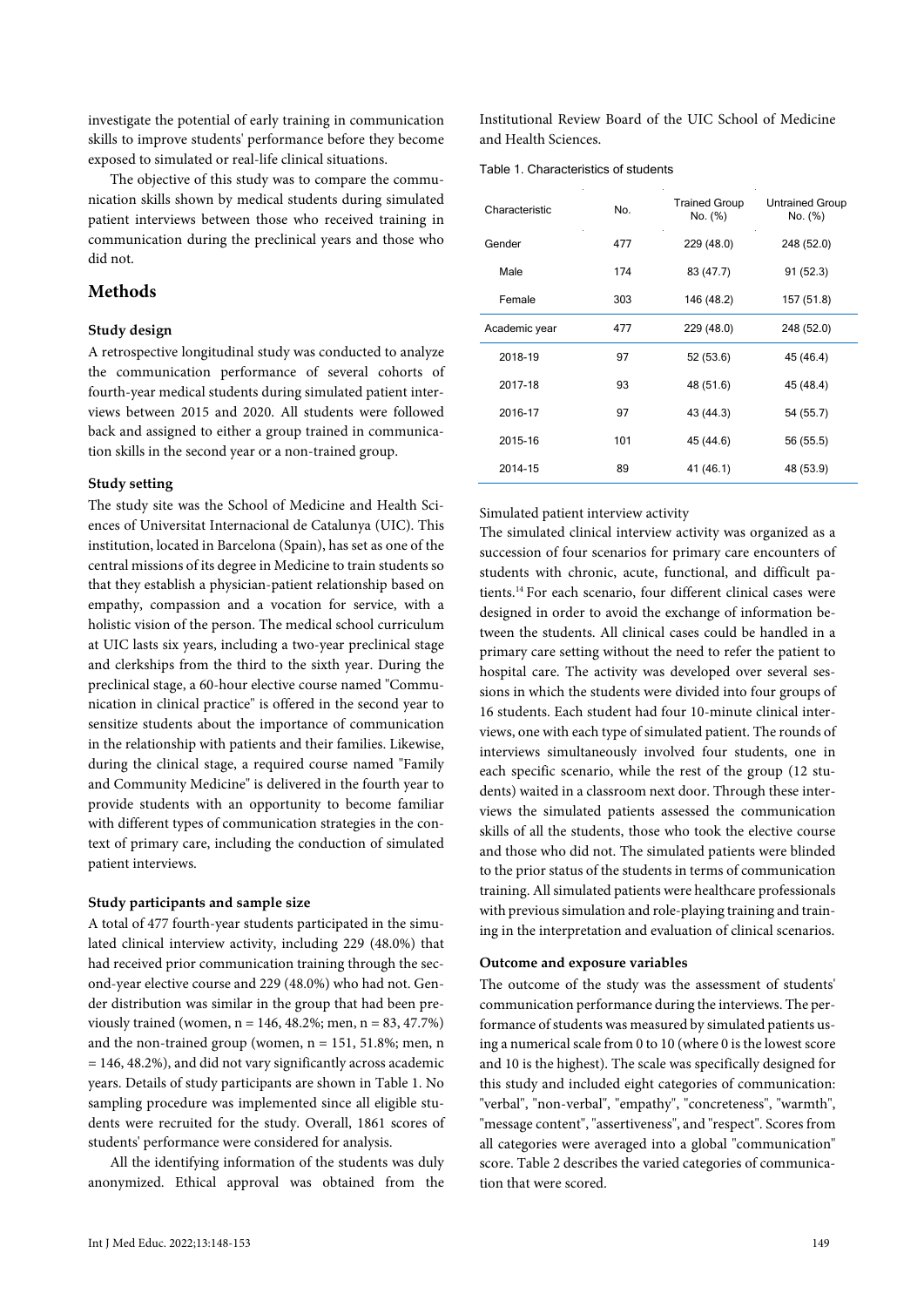| Category                 | Description                                                                                                                                                                                                                                                                                                                                                                                      |
|--------------------------|--------------------------------------------------------------------------------------------------------------------------------------------------------------------------------------------------------------------------------------------------------------------------------------------------------------------------------------------------------------------------------------------------|
| Verbal communication     | The student addresses the patient using the proper tone, pitch, volume, speed and pausing and avoids the use of<br>unnecessary or unfamiliar technical terms. The patient altogether feels comfortable with the way information is<br>provided to him or her.                                                                                                                                    |
| Non-verbal communication | The student uses the appropriate body language, which includes eye contact, facial expressions, hand gestures,<br>distance and body position with respect to the patient, in accordance with the situation of the interview and the<br>setting where it takes place.                                                                                                                             |
| Empathy                  | The student understands the patient's response to a situation and responds to their emotions appropriately.                                                                                                                                                                                                                                                                                      |
| Concreteness             | Both the student and the patient are specific and definite in communicating, rather than vague and general. A mutual<br>exchange of information based on the facts fulfils the objectives of the clinical interview on both sides.                                                                                                                                                               |
| Warmth                   | The student shows friendliness and kindness when dealing with the patient, making him or her feel comfortable<br>during the interview.                                                                                                                                                                                                                                                           |
| Message content          | The student shows competence in the subject of the interview and is able to apply his or her technical knowledge<br>to the patient's best interest.                                                                                                                                                                                                                                              |
| Assertiveness            | The student is able to express his or her own thoughts and is willing to stand up for his or her own interests and<br>those of others in a firm and civil manner. The student is aware of the rights of the patient and is willing to work on<br>resolving conflicts, particularly when confronted with patients exhibiting unjustified demands, threats of the lawsuit<br>or false accusations. |
| Respect                  | The student is honest in providing care and advice to the patient and accepts the patient's thoughts and feelings<br>without judgment or punishment.                                                                                                                                                                                                                                             |

The exposure variables were the previous training status of students in communication skills during the second year or none, students' gender, and the academic year in which they took the simulated clinical interview activity.

#### **Data collection and analysis**

Simulated patients evaluated the students during the 5-minute break between interviews and posted the scores and the students' identification data online on a Google Forms questionnaire. Data of exposure variables were retrieved from the academic records of the study site.

Students' performance scores (global and for each dimension) are described as mean values and standard deviations. Students' gender and academic year are described as proportions. The association between students' communication scores (global and for each specific dimension) and preclinical training in communication skills or none was assessed using the Student's T-test after confirming equality of variances by the Levene's test. A sub-analysis by gender was also performed to identify possible differences in scoring between male and female students. Data analysis was carried out, establishing a level of significance of p<0.05 and using the statistical package Stata v. 15.

#### **Results**

Overall, a trend towards obtaining significantly better results was observed for the aggregated category of "communication" among the trained students (mean score: 6.98/10) compared with those non-trained  $(6.83/10, t_{(1869)} = -1.95, p=0.05)$ . Differences in mean score between the two groups were significant for "message content" (trained group: 6.86/10; non-trained: 6.69/10,  $t_{(1,860)} = -2.26$ , p =0.02) but minor for the rest of the dimensions.

The categories of communication that obtained the best average scores among students who had been previously trained in communication skills in the second year were "respect" (7.85/10, SD=1.55) and "verbal communication" (7.16/10, SD=1.46). Both categories also best scored among students who had not been trained ("respect": 7.71/10, SD=1.72; "verbal communication": 7.05/10, SD=1.53). In contrast, the category of "empathy" showed the lowest mean scores, both in trained (6.67/10, SD=1.96) and non-trained students (6.53/10, SD=2.01).

Among the students that had not been previously trained in communication skills in the second year, females obtained significantly higher mean scores than males in the categories of "respect" (7.83/10 vs. 7.48/10, t(968)=-2.89, p < 0.01), "verbal communication" (7.15/10 vs. 6.87/10,  $t_{.968} = -2.61$ , p = 0.01), "warmth" (6.95/10 vs. 6.53/10,  $t_{(968)} = -3.40$ . p < 0.01), and "non-verbal communication"  $(6.79/10$  vs.  $6.49/10$ ,  $t_{(968)}$ =-2.48,  $p = 0.01$ ). Mean scores were similar for all communication categories in trained females and males. Scores of students according to preclinical communication training and sex are shown in Table 3.

The lowest mean scores of the students for any of the eight communication categories according to the type of patient were always recorded in the interviews with simulated patients that were difficult to deal with. "Empathy" was again the communication category in which the lowest mean score was observed in interviews with difficult-to-deal-with patients and functional patients. The worst valued category in the interviews with acute patients was "concreteness", while "non-verbal communication" and "assertiveness" had the lowest scores in scenarios with chronic patients.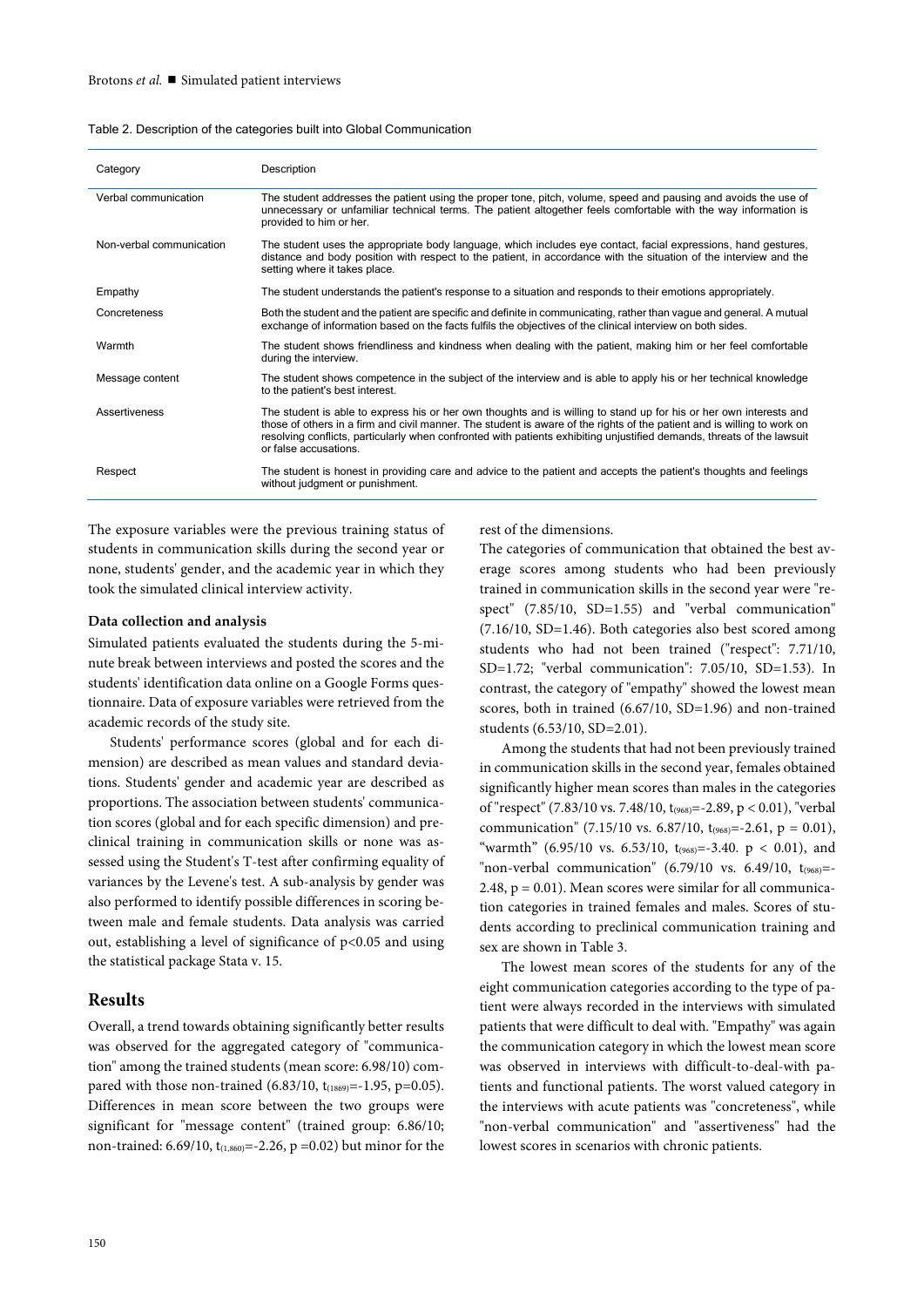| Preclinical<br>communication<br>training | All trained        | None trained       | p value | diff (95% CI)        | Trained<br>females | Trained<br>males   | p value |                      | Untrained<br>females | Untrained<br>males | p value | diff (95% CI)        |
|------------------------------------------|--------------------|--------------------|---------|----------------------|--------------------|--------------------|---------|----------------------|----------------------|--------------------|---------|----------------------|
|                                          | Mean score<br>(SD) | Mean score<br>(SD) |         |                      | Mean score<br>(SD) | Mean score<br>(SD) |         | diff (95% CI)        | Mean score (SD)      | Mean score (SD)    |         |                      |
| Communication                            | 6.98(1.58)         | 6.83(1.65)         | 0.05    | 0.15(0.00, 0.29)     | 7.05(1.47)         | 6.86(1.75)         | 0.11    | $0.19(-0.04, 0.41)$  | 6.92(1.58)           | 6.68(1.76)         | 0.03    | 0.24(0.03, 0.47)     |
| Verbal                                   | 7.16(1.46)         | 7.05(1.53)         | 0.11    | $0.11 (-0.03, 0.25)$ | 7.19(1.42)         | 7.09(1.54)         | 0.35    | $0.10 (-0.11, 0.30)$ | 7.15(1.44)           | 6.87(1.68)         | 0.01    | 0.28(0.07, 0.49)     |
| Nonverbal                                | 6.79(1.68)         | 6.68(1.76)         | 0.18    | $0.11 (-0.05, 0.26)$ | 6.87(1.64)         | 6.64(1.75)         | 0.05    | 0.23(0.00, 0.47)     | 6.79(1.65)           | 6.49(1.92)         | 0.01    | 0.30(0.06, 0.54)     |
| Empathy                                  | 6.67(1.96)         | 6.53(2.01)         | 0.12    | $0.14(-0.04, 0.32)$  | 6.75(1.85)         | 6.51(2.13)         | 0.09    | 0.24(0.04, 0.52)     | 6.62(1.94)           | 6.35(2.12)         | 0.05    | 0.27(0.00, 0.54)     |
| Concreteness                             | 6.90 (1.73)        | 6.75(1.76)         | 0.07    | $0.15(-0.01, 0.31)$  | 6.89(1.69)         | 6.92(1.81)         | 0.82    | $-0.03(-0.27, 0.21)$ | 6.80(1.70)           | 6.66(1.86)         | 0.27    | $0.14$ (-0.10, 0.37) |
| Warmth                                   | 6.95(1.68)         | 6.80(1.79)         | 0.06    | $0.15(-0.01, 0.31)$  | 7.02(1.61)         | 6.82(1.80)         | 0.11    | 0.20(0.04, 0.43)     | 6.95(1.73)           | 6.53(1.88)         | < 0.01  | 0.42(0.18, 0.66)     |
| Message content                          | 6.86(1.67)         | 6.69(1.72)         | 0.02    | 0.17(0.02,0.33)      | 6.89(1.63)         | 6.82(1.73)         | 0.56    | $0.07(-0.16, 0.30)$  | 6.77(1.68)           | 6.54(1.78)         | 0.06    | 0.23(0.00, 0.45)     |
| Assertiveness                            | 6.92(1.66)         | 6.76(1.71)         | 0.05    | 0.16(0.00, 0.31)     | 6.94(1.61)         | 6.87(1.75)         | 0.54    | $0.07(-0.16, 0.31)$  | 6.84(1.63)           | 6.62(1.83)         | 0.06    | 0.22(0.00, 0.45)     |
| Respect                                  | 7.85(1.55)         | 7.71(1.72)         | 0.06    | 0.14(0.00, 0.29)     | 7.92(1.44)         | 7.74 (1.73)        | 0.11    | $0.18(-0.04, 0.40)$  | 7.83 (1.59)          | 7.48 (1.91)        | < 0.01  | 0.35(0.11, 0.58)     |

Table 3. Students' performance in simulated patient interviews according to preclinical communication training and sex

## **Discussion**

The present study suggests that medical students who receive training in communication skills in the preclinical years may gain higher communication competence to deal with patients in the clinical years. Early communication training could especially benefit male students, who presented lower communication abilities at baseline in our study but performed similarly as females once they had been trained. "Empathy", as the patient's perception of being understood by the student, was revealed to be a crucial category with significant potential for improvement in both students that showed good and limited performance in communication.

Our results are in partial agreement with those of other similar studies that evaluated the communication abilities of medical students. In a clinical trial on reporting bad news carried out in the United States, students in the clinical rotation who had previously been trained in communication skills received significantly higher ratings from standardized patients than their control counterparts.15 In the same country, the competence of fourth-year students trained in the communication of deaths was significantly better valued than that of the untrained.16 In contrast, a clinical trial with third-year students who underwent a short one-hour communication workshop found no difference in their subsequent competence to communicate with standardized patients who simulated unwanted pregnancies compared with students who had no prior training.17 These results indicate that it is important to introduce communication training activities early in the medical curriculum and assign them the required credit hours to be effective.

The scores collected among students seem to indicate that women developed better communication skills than their male colleagues, especially in the absence of previous training in these skills. In turn, results showed that the communication abilities of the students previously sensitized about the importance of communication were similar regardless of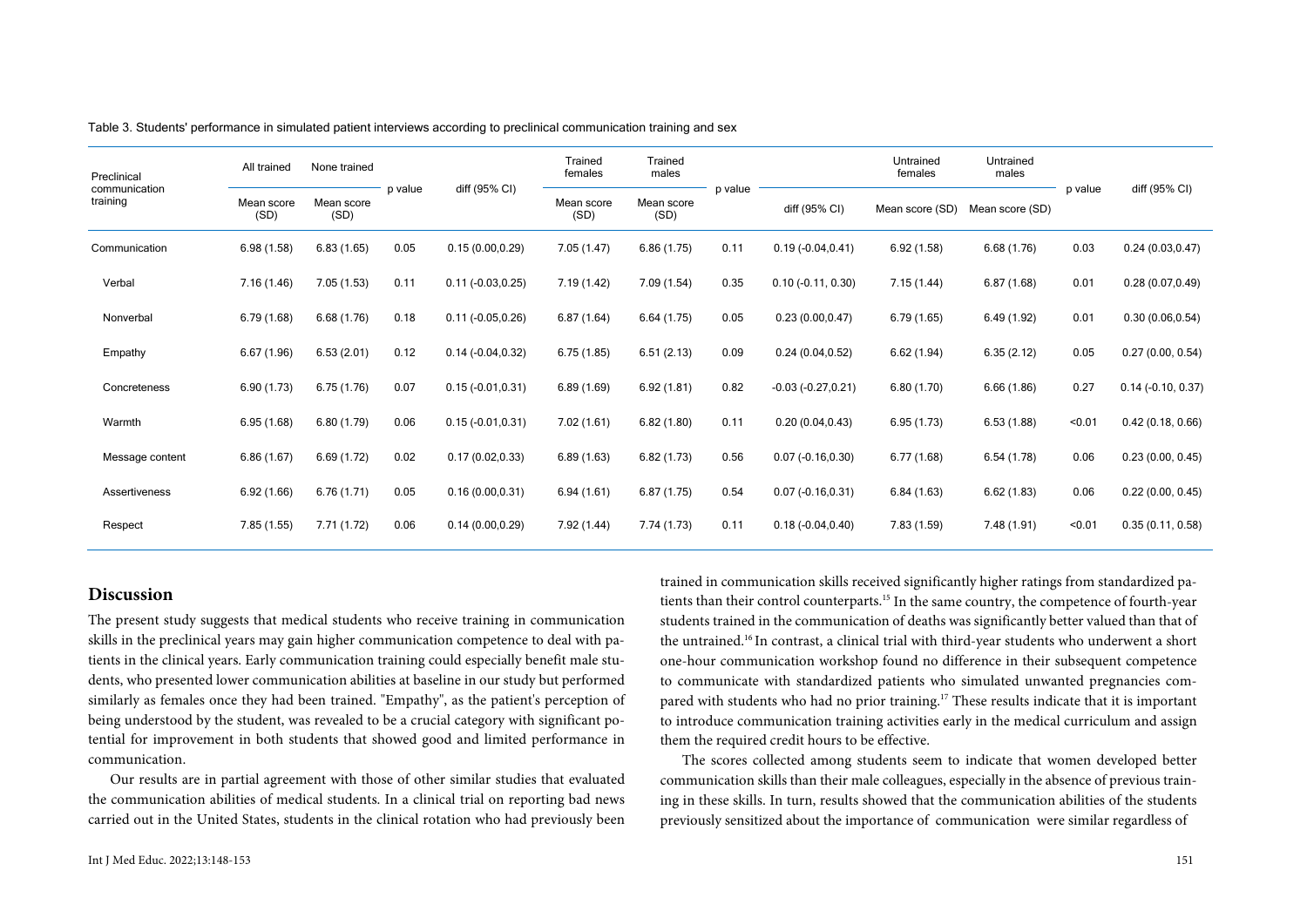their gender. Higher communication competence shown by women during undergraduate medical training could be an early indication of the capability of female physicians to communicate more openly and empathetically with their patients than their male counterparts, as previously reported in a systematic review.18 Likewise, females predominated among the students who chose to take second-year communication training in our study, which suggests their comparatively higher interest to improve in this specific interpersonal skill. This result is in agreement with the literature since several studies have described an attitude of greater sensitivity and interest of female medical students in the development of communication skills.19-21

The results revealed that the students found particular problems in communicating with patients challenging to deal with them. Other studies have analyzed training activities to teach students to cope with difficult situations, such as the communication of bad news. They have tested the effectiveness of such training activities with varied outcomes.<sup>15,16,22</sup> It should be noted that our students also showed limited empathy in the interviews with difficult-to-deal-with patients, as well as with functional patients. The close relationship between empathy and effective communication has been previously described in studies with students and health professionals, stressing the importance of this dimension to improve patient satisfaction and acceptance of bad prognoses.<sup>3,23-25</sup> Therefore, sensitization on empathy may be an essential aspect to be considered when designing and including courses and activities to improve the communication skills of medical students.

This study presents a number of strengths and limitations. The longitudinal perspective of the design and the extensive size of the study population are significant strengths that underscore the internal validity of the results. The authenticity of the interview conducted with simulated patients, who were health professionals specifically trained in simulation, interpretation, and evaluation of clinical scenarios, is also considered a strength. These simulated patients had the ability to interact dynamically with the students based on the responses that were given to their demands, providing a high degree of realism to the interviews. To be noted, blinding simulated patients to students' assignment to the group previously trained in communication skills or to the untrained group also minimized the risk of information bias. A first limitation of the study is the use of an instrument designed to measure students' communication performance in simulated interviews for this specific study. Although this instrument was not previously validated, its design was based on the consideration of a number of categories that are generally accepted in the literature to be essential for communication assessment. A second limitation could be that we were not able to dissociate the effect of communication training in the second year from other exposures that students could have experienced in the timeframe between the second and

the fourth academic year. In the third place, it must be considered that the monocentric nature of the study could limit the generalization of results.

## **Conclusions**

Training medical students, especially males, in communication skills during the preclinical years may improve their communication competence when they interact with patients later on in the clinical years of the curriculum. Limited capability to empathize could undermine students' global competence for effective communication. The results of this study demonstrate the importance of training in communication from the first years of the undergraduate medical curriculum. New studies are encouraged to analyze whether this beneficial effect is maintained over time and in real-life communication with patients and their families during the clinical clerkships.

#### **Conflict of Interest**

The authors declare that they have no conflict of interest.

### **References**

1. Peterson MC, Holbrook JH, Von Hales D, Smith NL, Staker LV. Contributions of the history, physical examination, and laboratory investigation in making medical diagnoses. West J Med. 1992;156(2):163-165.

2. National Health Service. 2012. Liberating the NHS: no decision about me, without me - further consultation on proposals to secure shared decisionmaking. [Cited 16 December 2021]; Available from: https://assets.publishing.service.gov.uk/government/uploads/system/uploads/ attachment\_data /file/216980/Liberating-the-NHS-No-decision-about-me-without-me-Government-response.pdf.

3. Pollak KI, Alexander SC, Tulsky JA, Lyna P, CoGman CJ, Dolor RJ, et al. Physician empathy and listening: associations with patient satisfaction and autonomy. J Am Board Fam Med. 2011;24(6):665-672.

4. Street RL, Makoul G, Arora NK, Epstein RM. How does communication heal? Pathways linking clinician-patient communication to health outcomes. Patient Educ Couns. 2009;74(3):295-301.

5. Richardson WC, Berwick DM, Bisgard JC, Bristow L, Buck CR, Cassel CK, et al. Crossing the quality chasm: a new health system for the 21st Century. Washington DC: National Academies Press; 2001.

6. Kurtz S, Silverman J, Draper J. Teaching and learning communication skills in medicine. Abingdon, UK: Radcliffe Medical Press; 1998.

7. Makoul G. Communication research in medical education. In: Jackson L, DuGy BK, editors(s). Health communication research: a guide to developments and directions. Westport, CT: Greenwood Press; 1998.

8. Kurtz S, Silverman J, Benson J, Draper J. Marrying content and process in clinical method teaching: enhancing the Calgary– Cambridge guides. Acad Med. 2003;78(8):802-809.

9. Makoul G. Essential elements of communication in medical encounters: the Kalamazoo consensus statement. Acad Med. 2001;76(4):390-393.

10. Laidlaw A, Hart J. Communication skills: an essential component of medical curricula. Part I: assessment of clinical communication: AMEE Guide No. 51. Med Teach. 2011;33(1):6-8.

11. Borrell-Carrió F, Clèries X, Paredes-Zapata D, Borrás-Andrés JM, Sans-Corrales M, Mascort-Roca J.J. Bologna process (VI): learning communication for health in the degree of Medicine [Proceso de Bolonia (VI): aprendiendo comunicación para la salud en el Grado de Medicina]. Educ Med. 2012;15:197–201.

12. Ryan CA, Walshe N, Gaffney R, Shanks A, Burgoyne L, Wiskin CM. Using standardized patients to assess communication skills in medical and nursing students. BMC Med Educ. 2010;10:24.

13. Morrow JB, Dobbie AE, Jenkins C, Long R, Mihalic A, Wagner J. First-